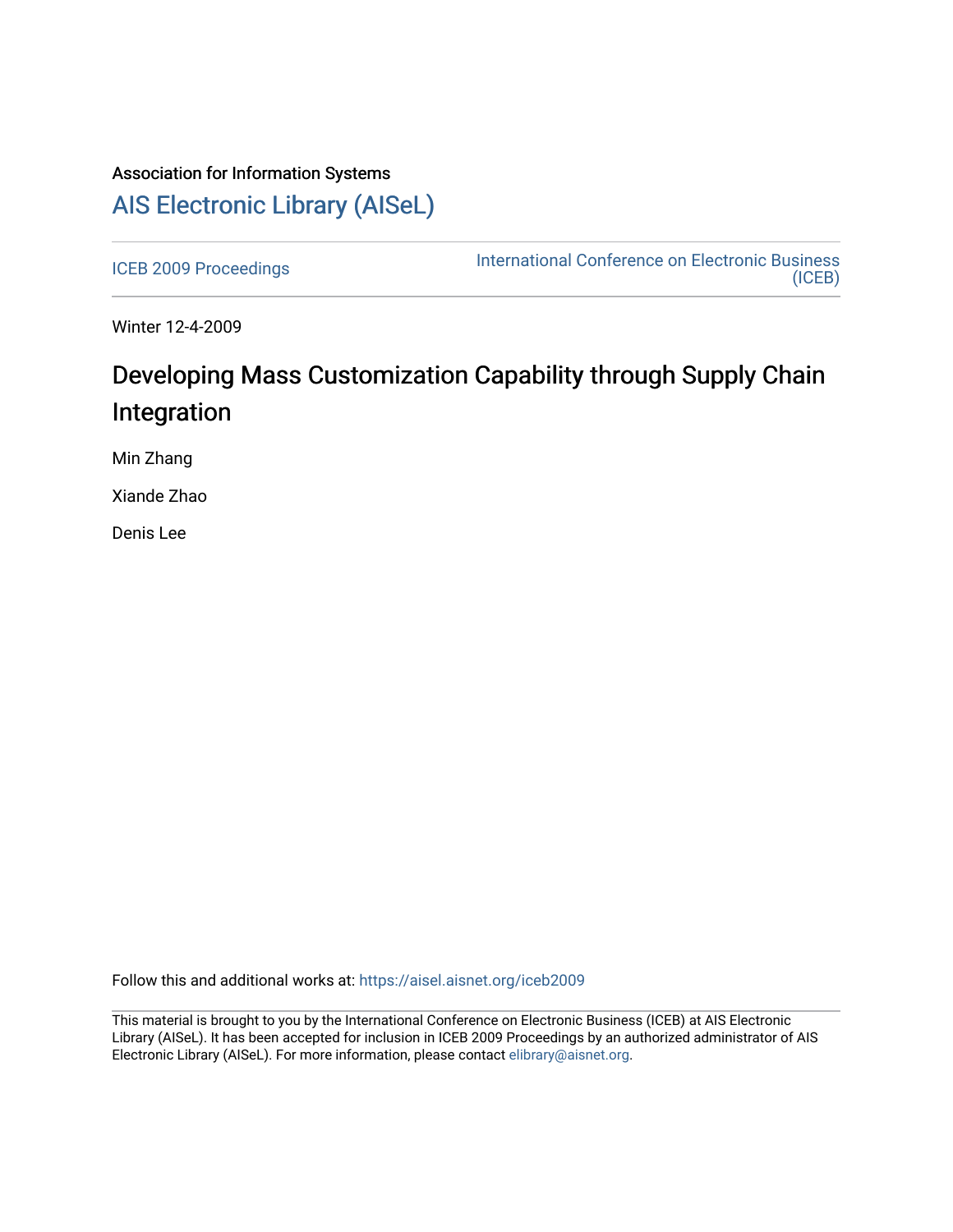## **DEVELOPING MASS CUSTOMIZATION CAPABILITY THROUGH SUPPLY CHAIN INTEGRATION**

Min Zhang,\*<sup>1</sup>, Xiande Zhao, Professor <sup>2</sup>Denis Lee, Professor<sup>3</sup>

 $12$ Department of Decision Sciences and Managerial Economics; Faculty of Business

Administration; Chinese University of Hong Kong, Shatin, N.T., Hong Kong

<sup>3</sup>Information Systems & Operations Management Sawyer Business School, Suffolk

University, Stahl Center, 73 Tremont Street, Room 772

<sup>1</sup>zhangmin@baf.msmail.cuhk.edu.hk<sup>2</sup>, xiande@baf.msmail.cuhk.edu.hk<sup>3</sup>, dlee@suffolk.edu

#### **Abstract**

Based on data collected from 292 manufacturing firms located in different countries, our results show that both internal and customer integration contribute positively to MCC. Positive interaction effects are also found between internal and customer integration, and between internal and supplier integration, on MCC. The results suggest that supplier integration play only a complementary role, supporting internal integration in the development of MCC. Overall, the findings demonstrate the pivotal role of internal integration in SCI. Whereas current research into SCI tends to view it as mainly "outward-facing" integration, our results strongly suggest that manufacturing firms should pursue internal integration as the foundation for successful SCI.

#### **1. Introduction**

Increasingly competitive markets and the decline of standardized, production-pushed products have forced many manufacturers to meet customer needs by offering more customized products and a greater variety of services on a large scale ([1]). Hence, manufacturers need to develop a key operational capability – mass customization capability (MCC), which is defined as the ability to offer a reliable, high volume of different products to better meet customer demands, without substantial tradeoffs in cost, delivery, or quality ([2]). For many manufacturers today, MCC has become a basic necessity, and the development of this capability among firms is of critical importance ([3],[4]).

As a new manufacturing paradigm, mass customization (MC) has led firms to refocus on their supply chain management (SCM) ([1], [5]). Researchers argue that building the MCC of a manufacturing firm is central to the effective and efficient management of an agile supply chain ([6],[7]). Many companies have implemented supply chain integration (SCI) to enhance their operational capability to meet changing customer requirements. There is a general recognition of the importance of external integration (i.e. with suppliers and customers) and internal integration among manufacturing firms. Over the last decade, researchers have started to examine the relationship between SCI and business performance and the mediating role of manufacturing capabilities Different types of integration might have mixed impacts or synergistic effects on different kinds of operational capabilities. MC requires the combination of several basic operational capabilities ([1],[2]) and SCI to facilitate production, assembly, logistics, and outsourcing decisions.

A number of researchers have observed that the transition to MC is difficult, and requires a comprehensive approach to product and process design, including the configuration of SCM systems ([1]). However, recent literature reviews reveal that previous research offers little insight into the development of MCC or how to make the transition to MC ([5]). The relationship between SCI and MCC is thus an important topic that deserves special attention ([3]). However, there is a lack of empirical research into this area. Hence, the current study investigates the roles of internal, customer, and supplier integration in the development of MCC. It addresses the following questions: What is the overall relationship between SCI and MCC, and what are the relative contributions of different types of integration to MCC? Are there synergistic effects between internal and external integration that a firm can exploit in developing MCC?

### **2. Literature review and research hypotheses**

#### **2.1. Customer integration and MCC**

Customer integration refers to the degree to which a firm can strategically collaborate with its customers on managing interorganizational activities and build cooperative relationships. In MC operations, variety is not pushed by manufacturers but rather is driven by customers. Hence, understanding customer needs is a prerequisite for successful MC. Manufacturers need to analyze the heterogeneity of, and changes in, customer needs. This is considered one of major challenges faced by companies in implementing MC. Strategic customer integration builds long-term and collaborative relationships and direct involvement with customers. It allows manufacturers to access customer information, share knowledge, pursue joint development activities, speed up decision processes, reduce lead times, and improve process flexibility.

*The 9th International Conference on Electronic Business, Macau, November 30 - December 4, 2009*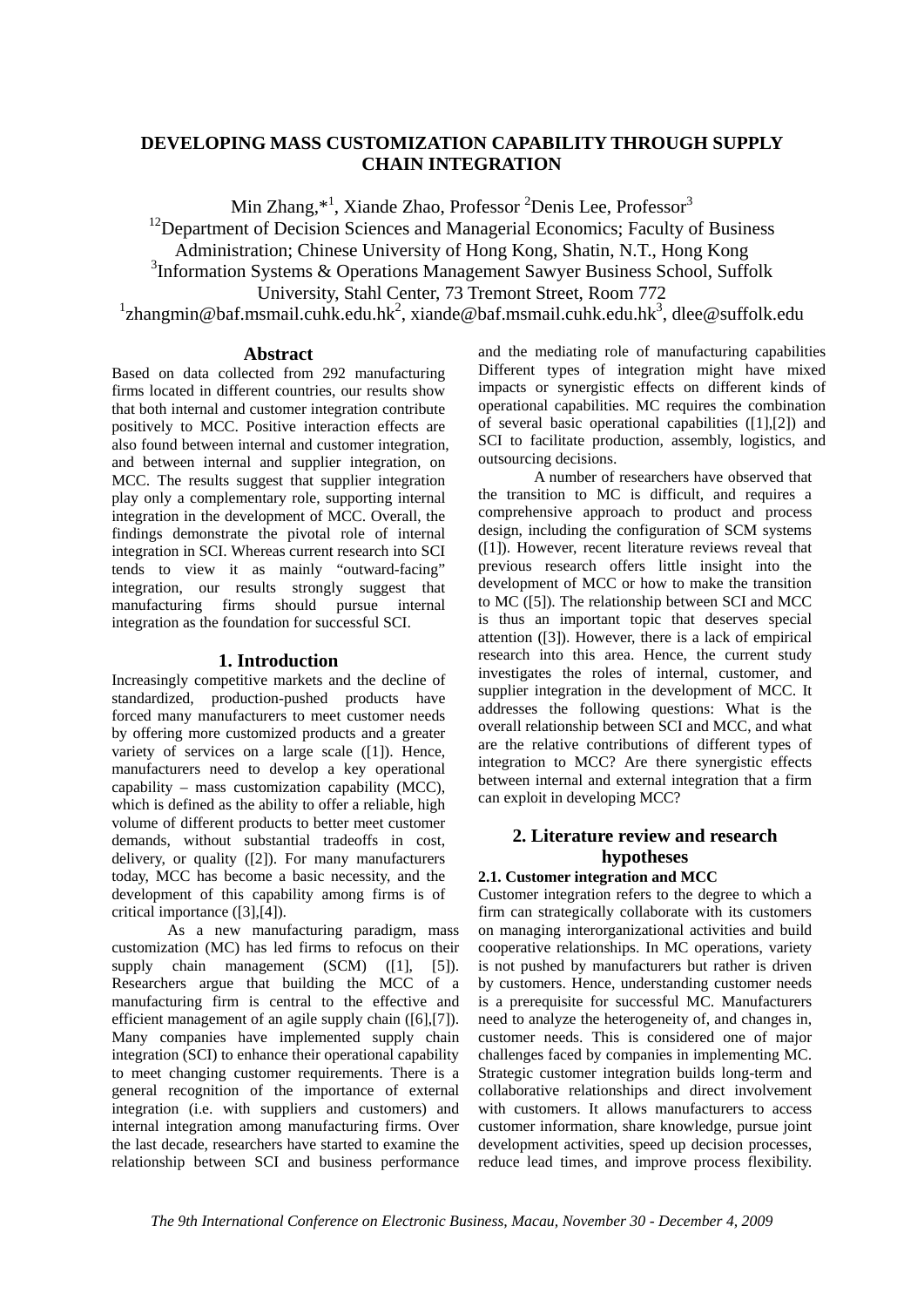Therefore, strategic customer integration is critical in helping manufacturers not only to acquire information on customer requirements but also to gain a better understanding of customer preferences and needs, that is, what is preferred and why. Researchers emphasize the importance of providing customers with the opportunity to participate in order to incorporate their voice into the design and production process ([1],[2]). Therefore we propose the following hypothesis:

 *H1: Customer integration is positively related to MCC.*

#### **2.2. Supplier integration and MCC**

Supplier integration refers to the degree to which a firm can strategically collaborate with its suppliers to manage interorganizational activities and build cooperative relationships. In MC operations, standardized modularization creates an expanded and greater role for suppliers because it increases the need for collaboration and a long-term commitment between suppliers and manufacturers. Both researchers and practitioners note that suppliers possess valuable knowledge and expertise that is invaluable for MC implementation. Manufacturers need to align what suppliers can deliver with the variety of products that customers want on a timely basis. This requires more information exchange and stronger relationships with suppliers.

Because of the multidimensional requirement for product variety, flexibility, cost, and delivery, mass customizers face a complex and dynamic operational environment. Whether or not they can respond to the changes in the environment and adjust operations is determined by the efficiency and effectiveness of the whole supply chain ([2],[3]). Where there is a long-term and cooperative relationship, information can flow freely across the supply chain to help manufacturers design better quality components that are more suited to customized demands, implement more cost-efficient production, minimize the possibility of errors, and facilitate initiatives for process improvements that can create added value ([1],[2]). Finally, supplier integration can help manufacturers gain critical knowledge that affects their core competence in MCC. Therefore, we propose the following hypothesis:

#### *H2: Supplier integration is positively related to MCC.*

#### **2.3. Internal integration and MCC**

Internal integration refers to the degree to which the different internal functions of firms are able to strategically collaborate and coordinate intraorganizational activities and decisions and build integral relationships with one another. MC demands quick and effective organizational responses in product development, production, and delivery in accordance with current customer needs. Internal

integration facilitates the translation of customer demands into specific designs, processes, and physical goods, which leads to a connected and more coordinated response to marketplace changes and disruptions. It also requires the breaking down of the traditional functional "silo approach" and close coordination among the functional areas. Without effective internal integration, the complexity and variety of MC will cause many problems due to the conflicting interests of the different departments. For example, the marketing department might put too much emphasis on customer demands and overcommit to requirements without considering whether the products can be designed and manufactured efficiently and effectively. Design engineers might be interested in adding functions and features that are considered extraneous by customers. The manufacturing department might focus on cost reduction and efficiency and not care about customer needs, while the accounting department might not be able to estimate the variety-related portion of manufacturing overhead.

Internal integration provides the critical mechanisms inside the organization that strategically link up different functions and decision making. It plays a central role in the creation of manufacturing effectiveness, cost efficiency, process effectiveness, and product flexibility, which are essential for the development of MCC ([1],[3]). Researchers have consistently observed that cross-functional integration and knowledge sharing present one of the greatest challenges to the implementation of MC. Given the wealth of evidences of the importance of internal integration for MCC, we propose the following hypothesis:

 *H3: Internal integration is positively related to MCC.* 

#### **2.4. Interaction effects among customer, supplier, and internal integration on MCC**

Although it is widely recognized that effective supply chain integration involves customer, supplier, and internal integration, there is a surprising lack of research into the relationships among these different types of integration and whether their contributions to manufacturing capabilities are simply additive or synergistic. The few empirical studies that have investigated the relationships among the different types of integration tend to examine only specific aspects, and yield mixed results. We argue that the relationships among customer, internal, and supplier integration and their possible synergistic effects on MCC constitute an important issue that should be examined more carefully. The need to quickly provide products that are configured to customer requirements is becoming increasingly important in today's competitive environment. In MC operations, the value of customer integration depends largely on whether the manufacturer can understand customer demands and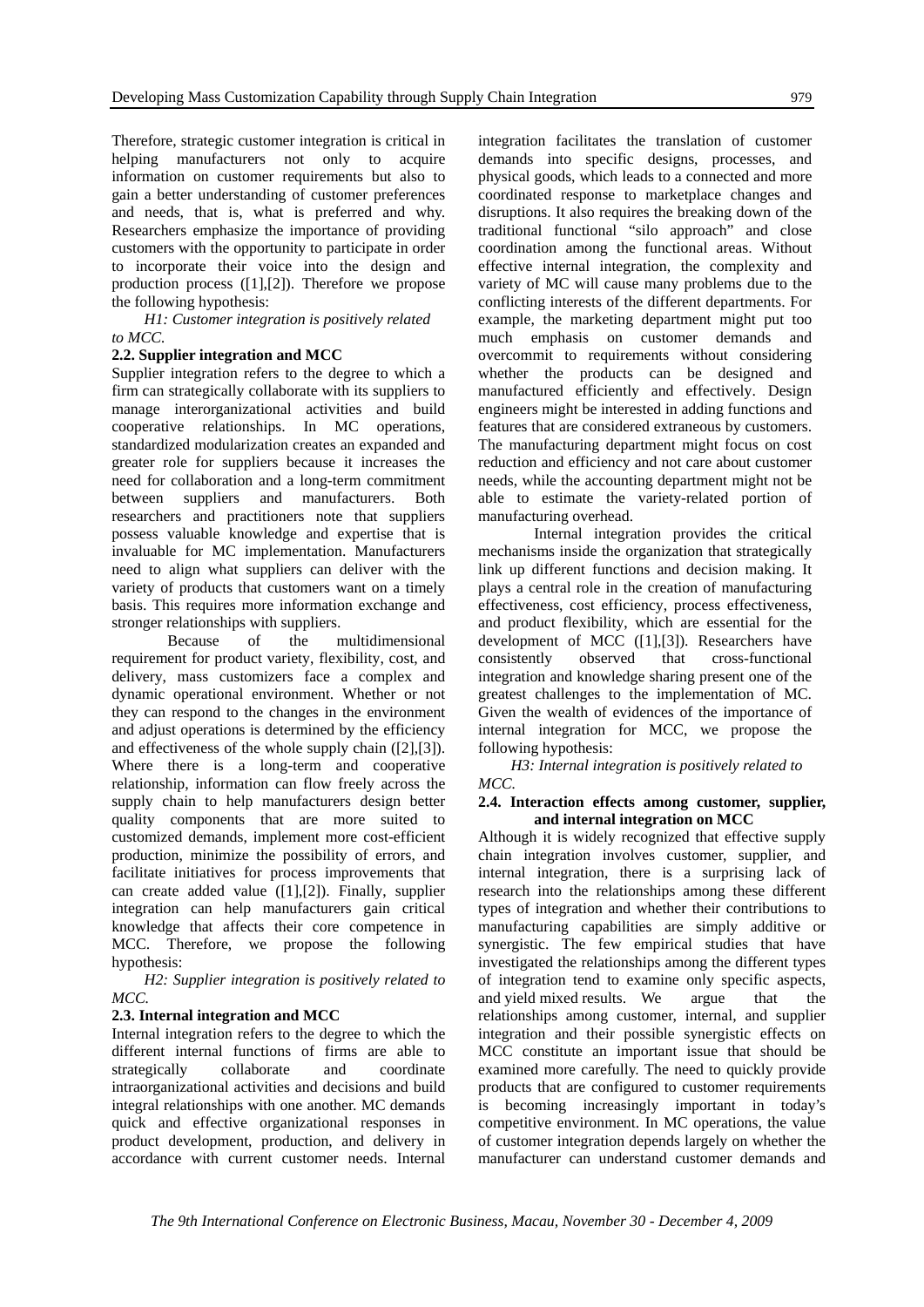translate them into technical specifications and effective actions within the company; that is, both customer and internal integration are required. Customer integration can provide only the basic input about customer requirements, which are expressed in terms of product quantity, cost, functionality, quality, characteristics, aesthetics, and delivery ([1]). However, these requirements are not specified in terms of engineering, production, and material/component requirements that the internal company staff and workers can follow and develop into actions. Only through a process of information sharing, analyzing, interpreting, translating, and problem-solving interactions can ill-defined concepts and terms be translated into technical production specifications, times.

plans, and schedules that can be easily understood and communicated inside the organization. This leads to a shared understanding of customer demands and a shared goal of how to fulfill such demands. However, this is often a complex and difficult process that requires the simultaneous integration of internal functions with external interfaces and strategic integration with customers and suppliers.

The linkage of customer with internal integration not only facilitates short-term operations but also has a strategic, long-term effect, building the organization's core competence and competitive capabilities. By building a direct, business-to-business integrative channel between the customer and the manufacturer, customer needs, preferences, and constraints can be shared directly deep within the organization among the different functions. In a similar vein, we argue that supplier integration together with internal integration can optimize the efficiency and effectiveness of business operations, enhance knowledge sharing, promote organizational learning, and aid in building new capabilities among manufacturers. Supplier knowledge of innovations in component design, technologies, and equipment and experience of logistics networks will enrich the basic understanding of product, process, and supply chain activities and provide innovative improvements ([2]). Such external knowledge, if effectively shared throughout the organization, can also help to remedy inefficiencies in the existing operations. Moreover, the integration of external supplier knowledge into internal operations can also lead to strategic improvements in the organization's MCC. For instance, knowledge about improvements in the functionality and characteristics of component production gives manufacturers vital knowledge for modular design of products and processes. Conversely, the production department may find a new way to aggregate parts production based on some innovation of the components, which can greatly increase the batch volume and decrease costs. However, if this knowledge is not shared with the

design engineers in the company, then they will be unaware of the opportunity to use the same module to fulfill other demands, and the value of external supplier knowledge will be greatly reduced. When a manufacturer has an efficient internal integration infrastructure that enables the assimilation of supplier knowledge, it can more easily exploit the capabilities of its suppliers to find ways to improve the degree of customization, lower prices, or cut production lead

Finally, as full supply chain integration requires the linking of customer, internal, and supplier integration, we expect the widest arc of integration to have a holistic, synergistic impact on MCC. At the same time, because the effects of supply chain integration on MCC must work through internal integration, there is no reason to expect the interaction between supplier and customer integration to have an effect on MCC. Therefore, we propose the following hypotheses:

- *H4a: There is a significant interaction effect between customer integration and internal integration on MCC.*
- *H4b: There is a significant interaction effect between supplier integration and internal integration on MCC.*
- *H4c: There is a significant interaction effect among customer integration, supplier integration, and internal integration on*   $MCC$

#### **3. Research methodology**

#### **3.1. The sample**

The database used in this research is taken from the third round of the High Performance Manufacturing (HPM) project, which was conducted by a team of collaborative researchers in North America, Europe, and Asia. The database includes 292 mid- to large-size manufacturing plants (each with at least 100 employees) from nine countries (the U.S., Finland, Japan, South Korea, Australia, Italy, Germany, Sweden, and China). The sample includes plants in the electronics, machinery, and automobile supply industries in each of these countries. A stratified design was used to randomly select an approximately equal number of plants from each country and industry.

#### **3.2. Measurement validation**

We conducted exploratory factor analysis to assess the unidimensionality of the constructs. In each case, an eigenvalue greater than 1.00 was used to determine which factors would be retained, and a factor loading cutoff of 0.60 was used to ensure that each item or measure loaded on a common factor and contributed significantly to its score. The results of principal component factor analysis with varimax rotation, which show that all items met the cut-off criteria. Cronbach's alpha was used to evaluate construct reliability. The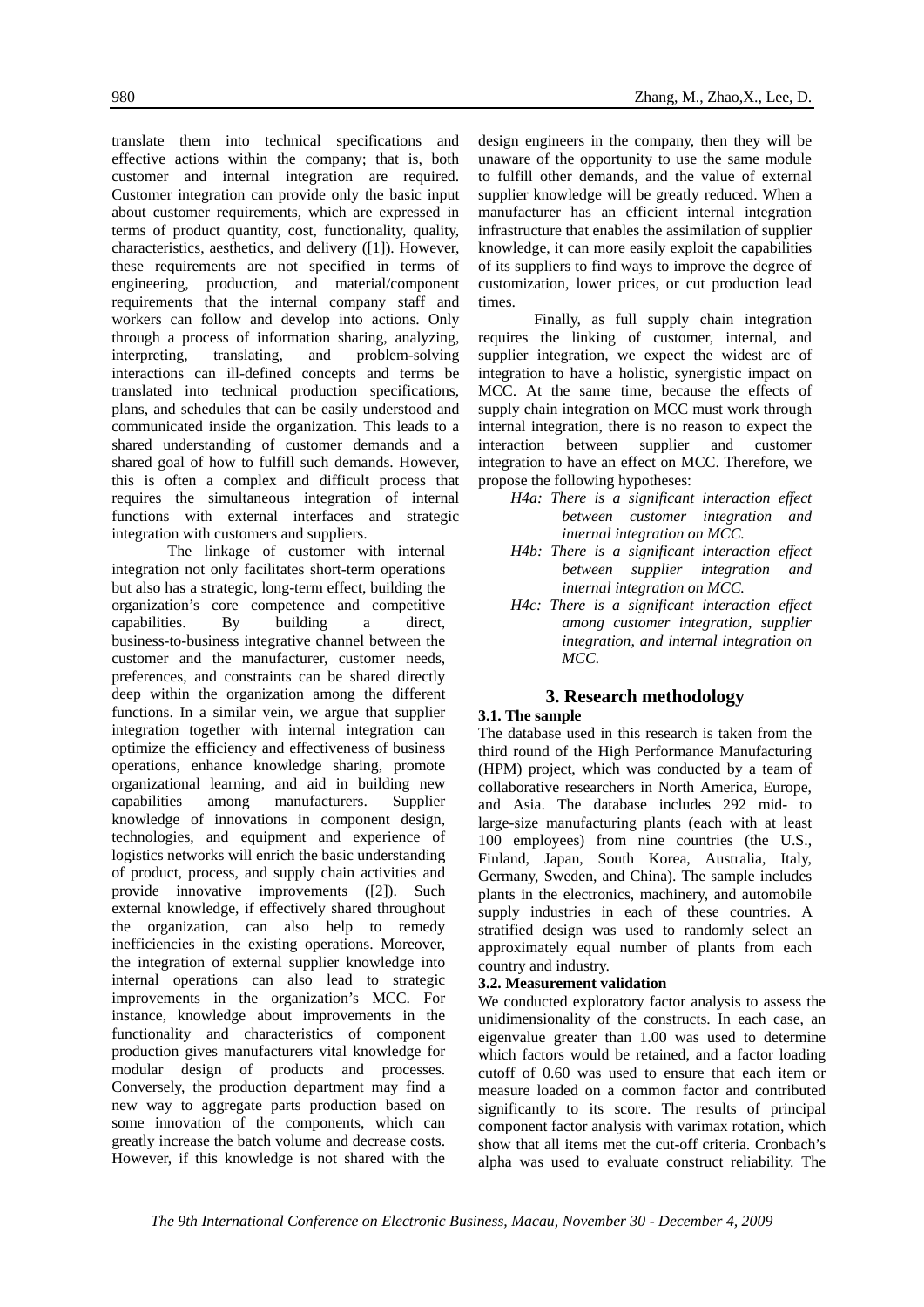reliability of the scales met the threshold value of a Cronbach's alpha greater than 0.70, as recommended by Flynn et al. (1990).

Content validity was established by a literature review of the key concepts and a series of plant visits, during which we conducted structured interviews with a number of managers. Then, we constructed a confirmatory factor analysis (CFA) model using the LISREL 8.54 program to assess convergent validity. In the model, each item was linked to its corresponding construct, and the covariances among those constructs were freely estimated. The resulting model fit indices are  $\chi^2(113) = 255.91$  (p < 0.001), non-normed fit index  $(NNFI) = 0.94$ , comparative fit index (CFI) =  $0.95$ , standardized root mean square residual  $(RMR) = 0.058$ , and root mean square error of approximation  $(RMSEA) = 0.067$ , the values of which are all better than the threshold. The item loadings are all positive and greater than 0.50, and the critical ratio for each loading is significant, indicating the convergent validity of the items. Finally, we built a constrained CFA model for each possible pair of latent constructs in which the correlation between each paired construct was fixed to 1. We compared this model with the original unconstrained model in which the correlations among constructs were freely estimated. A significant difference in the chi-square statistics between the fixed and unconstrained models indicates high discriminant validity. In our study, the differences were significant at the 0.01 level, and thus discriminant validity was verified.

#### **4. Analysis and results**

We employed a hierarchical moderated regression approach to assess the effects of SCI on MCC. Model 1 included only the control variables, and Model 2 combined the control variables with the main effects of customer, supplier, and internal integration. Models 3 and 4 added the interaction terms, which were computed as the cross-products of the mean-centered scores for supplier and customer integration with internal integration, respectively. Model 5 considered the interaction between customer and supplier integration. Finally, Model 6 tested the complete three-way interaction effect of customer, supplier, and internal integration on MCC. The variables were mean centered to minimize potential multicollinearity problems associated with cross-product terms. Analysis of the variance inflation factors revealed no serious multicollinearity problems in any of the regression models. Residual analyses suggested that one case was an outlier. Therefore, we deleted it and report the regression results of the remaining cases. The sign and significance of the coefficients for the independent variables indicate support or non-support for the

hypothesized effects. We also compared each model with its nested models to examine the incremental change in  $R^2$  due to additional independent variables.

In Model 1, Australia is used as the base to control for country effects, and the auto supply industry is used as the base to control for industry effects. Model 1 is statistically significant, which indicates that country, industry, and plant size account for a small but marginally significant amount of the variance in MCC ( $p < 0.05$ ). The base model shows that plant size is not associated with MCC. Few differences are found among countries in terms of MCC, and among industries, the electronics industry has much higher MCC than the auto supply industry. Model 2 reveals that SCI accounts for a significant amount of variance in MCC (an incremental  $R^2$  of 0.158,  $p < 0.01$ ). Specifically, both customer and internal integration have statistically significant and positive influences on MCC. Hence, Hypotheses 1 and 3 are supported. However, supplier integration does not have a statistically significant impact on MCC. Thus, Hypothesis 2 is rejected.

Comparing the results for Model 3 with those for Model 2, the positive and significant interaction between customer and internal integration reveals that customer integration not only improves MCC directly but also enhances the impact of internal integration. Therefore, Hypothesis 4a is supported. Model 4 reveals that the interaction between supplier and internal integration significantly affects MCC (an incremental  $R^2$  of 0.013,  $p \le 0.05$ ). Thus, Hypothesis 4b is also supported. In addition, our results suggest that although supplier integration does not affect MCC directly, it has an indirect effect through enhancing the impact of internal integration.

The results of the hierarchical regressions support our argument that SCI works through internal integration and there is thus no reason to expect an interaction between customer and supplier integration (Model 5). In addition, we do not find a significant three-way interaction effect of customer, supplier, and internal integration on MCC (Model 6). Therefore, Hypothesis 4c is rejected.

#### **5. Discussion and conclusions**

This study investigates the effects of different types of integration on MCC. The results show that both internal and customer integration are positively associated with MCC. However, there is no direct relationship between supplier integration and MCC. In addition, there are significant interaction effects between internal integration and both types of external integration (customer and supplier) on MCC. These results show that different types of integration work interactively in the development of MCC, an important issue that researchers need to explore further.